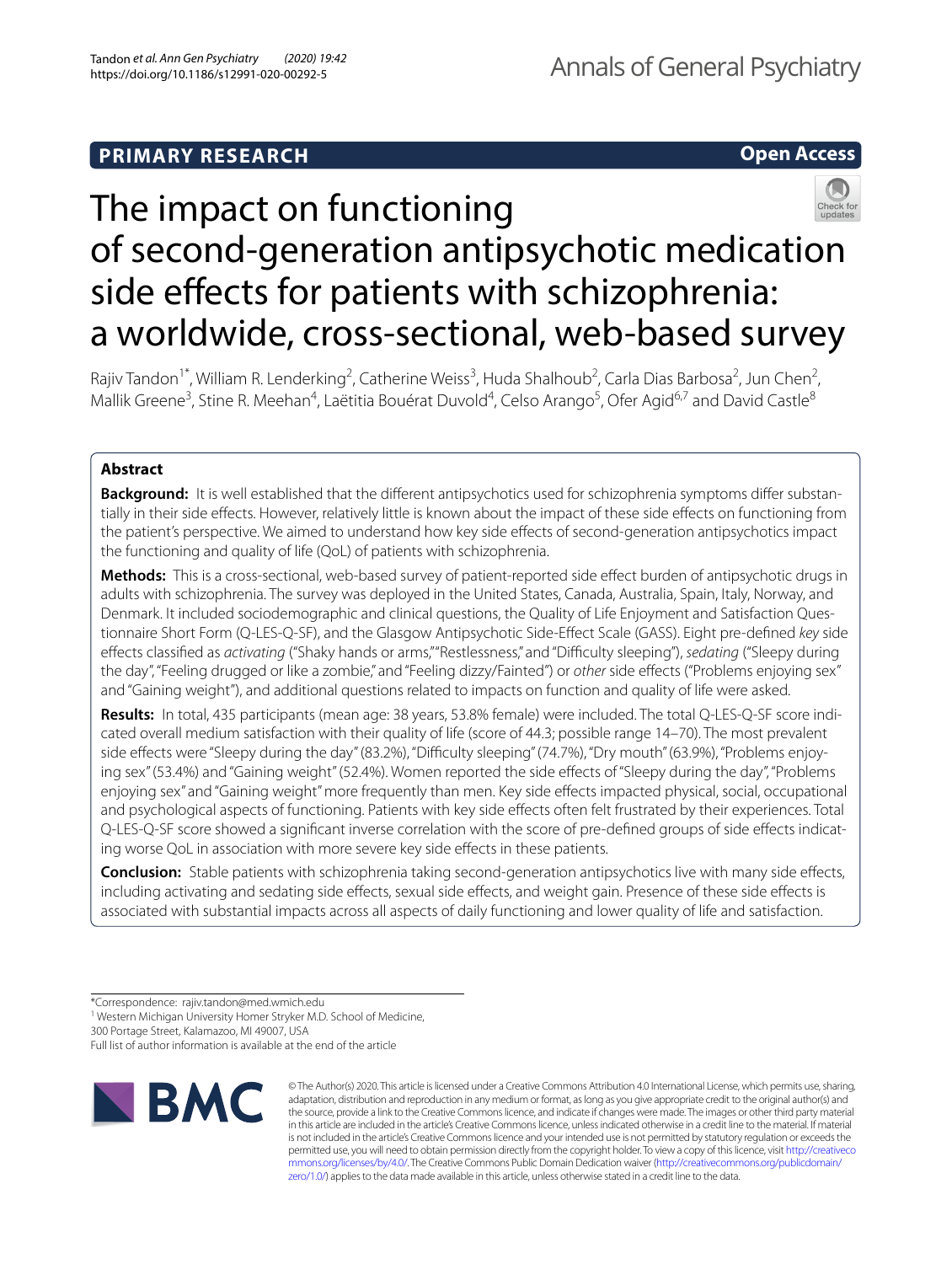**Keywords:** Schizophrenia, Web survey, Second-generation antipsychotics, Medication, Side efects, Functioning, Patient-centered, Impacts

# **Background**

The second-generation antipsychotic medications used to treat schizophrenia and other psychiatric conditions were developed to have a lower propensity to cause the extrapyramidal side effects that significantly limit the utility of first-generation antipsychotics. However, while the tolerability profile of the secondgeneration agents is much improved, treatment is still associated with a variety of side effects  $[1, 2]$  $[1, 2]$  $[1, 2]$ . In one nationwide survey, 86.2% of patients reported at least one side effect due to their antipsychotic treatment [[3\]](#page-10-2).

Systematic review and meta-analyses have found that the different antipsychotics differ substantially in side effects [[4\]](#page-10-3). Some of the most bothersome side effects of second-generation antipsychotics include those that can be grouped into *activating* (e.g., restlessness, feeling jittery, insomnia, and extrapyramidal symptoms), *sedating* (e.g., sleepiness, sedation, difficulty thinking or concentrating, and dizziness), and endocrine (e.g., sexual dysfunction, decreased interest in sex) and metabolic effects (e.g., weight gain), referred to as *other* side effects in this manuscript [[3,](#page-10-2) [5](#page-10-4), [6\]](#page-10-5). While the prevalence of these side effects with the various antipsychotic treatments are well documented [[3](#page-10-2), [4](#page-10-3), [7–](#page-10-6)[10](#page-10-7)], their impact on functioning and quality of life is under-researched and not as well understood from the patient perspective.

In addition, we still understand relatively little about how the patients themselves view their treatments and outcomes, and how this impacts their behavior. Such perspectives cannot be obtained from objective assessments of efficacy, side-effects, adherence, etc., and are important to understand if clinicians are to encourage patients to engage with treatment and actively manage their illness. By trying to understand the patient perspective, clinicians can work to ensure the acceptability of care provision [[11](#page-10-8)]. The primary objective of the study was to understand how specific side effects impact daily functioning, emotional wellbeing, and overall quality of life (QoL) of patients with schizophrenia from their own perspective. A secondary objective was to investigate patients' emotional responses to experiencing these side effects. The hypothesis was that patients with schizophrenia experiencing side effects from the use of second-generation antipsychotics are functionally impaired due to their side effects.

# **Methods**

# **Recruitment and setting**

This was a cross-sectional, web-based, self-reported survey. The study protocol was reviewed and approved by independent ethics review boards. All participants provided electronic informed consent and were provided with the study details prior to electing to participate.

Participants from the United States (US), Canada, Australia, Spain, Italy, Norway, and Denmark were recruited via market research agencies (Medpanel, Instar, and Global Perspectives) that utilized physicians, medical research patient panels and patient advocacy groups. Data collection procedures were in accordance with ethics standards ensuring patient confdentiality, anonymity throughout the study, and that patient-identifying information was not collected.

## **Study sample**

Eligible participants were adult patients (18- to 65-year old) who self-reported the following: a diagnosis of schizophrenia by a healthcare professional, being stable for  $\geq$  1 month at the time of screening (defined as having no inpatient hospitalizations, no visits to the emergency room, no suicide attempts, and remaining on the same medication regimen), taking the same second-generation antipsychotic for 1–12 months. Participants had to be experiencing at least one of the side efects included in the Glasgow Antipsychotic Side-Efect Scale (GASS)—a validated and licensed scale for use in this study [[12\]](#page-10-9). To complete the web-based survey, participants were also required to have access to a computer. Each participant completed the survey in the local language. Participants taking frst-generation antipsychotics as monotherapy or part of a multiple drug regimen were excluded.

# **Survey design**

A pilot questionnaire was developed by the authors and was tested with four participants with schizophrenia who completed the survey in the presence of a team member, and then answered usability and cognitive debriefng questions. The pilot study confirmed ease of use, clarity, relevance, and comprehension of the survey items and responses prior to launch of the main study survey.

The survey was developed in English, then translated and adapted for each country. It was designed to take approximately 20 min to complete. Patients frst completed a short survey screening questionnaire, and if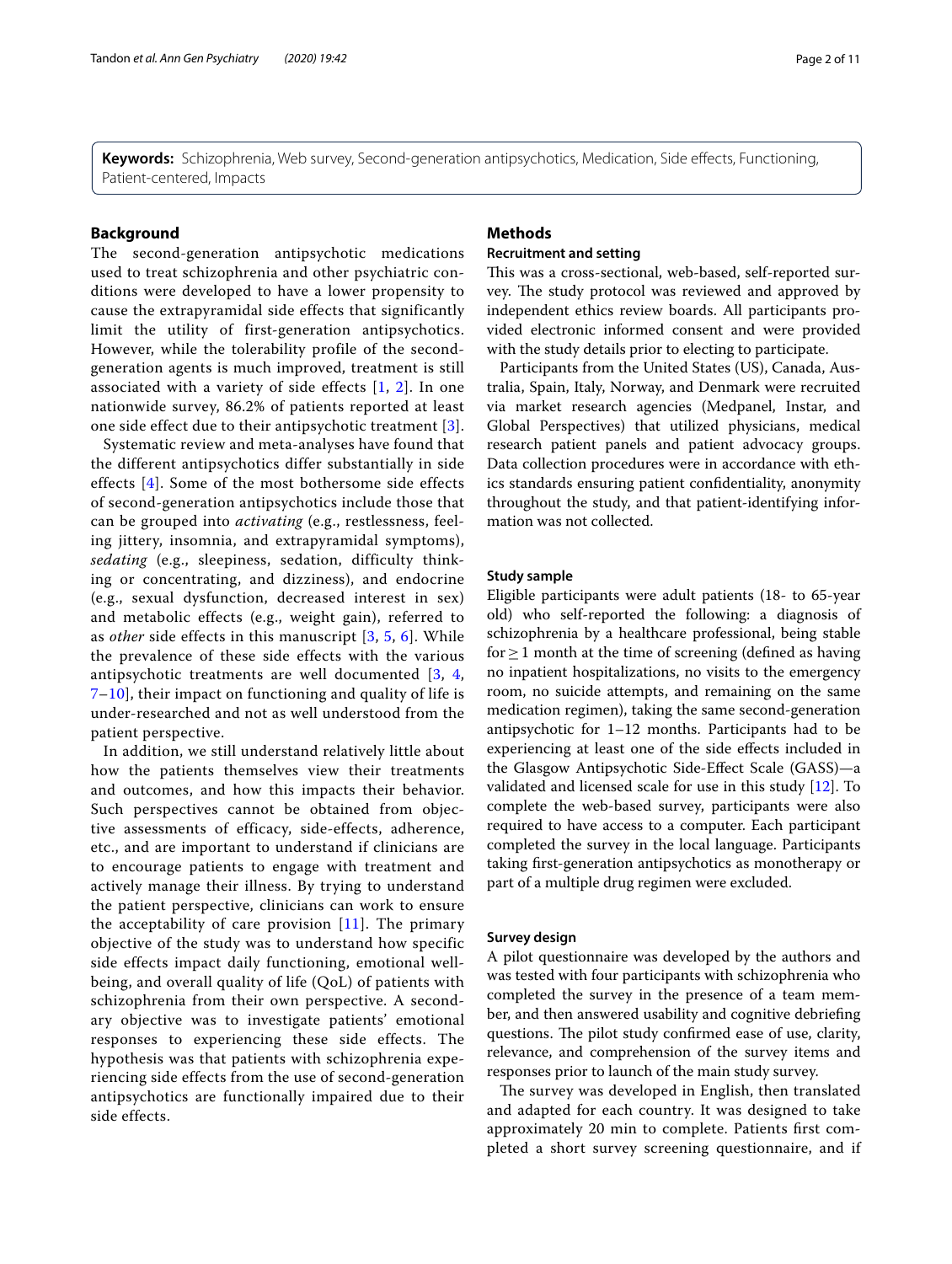they fulflled the inclusion and exclusion criteria they could go forward to the full survey. Survey questions included sociodemographic and clinical history as well as standardized assessments and questions related to the emotional impact of the side efects (Additional file  $1$ ). The standardized assessments embedded in the web survey were the GASS and the Quality of Life and Enjoyment Scale Short Form (Q-LES-Q-SF) [[13\]](#page-10-10). The GASS is a self-reported questionnaire (22 items) designed to measure the frequency of recently experienced side efects due to antipsychotics. An additional item was added to the GASS for its clinical relevance ("Difculty sleeping"), resulting in a total of 23 potential side efects. Item response options range from "Never" to "Every Day." A total side efect burden score was derived by summing all the frequency scores of side effects reported. The Q-LES-Q-SF  $(16$  items) assesses the degree of enjoyment and satisfaction experienced by patients in various areas of daily life and questions were linked to taking the current medication. The item response options range from "Very poor" to "Very good." The total score ranges from  $14$  to  $70$ ; higher scores indicate better enjoyment and satisfaction with life.

To reduce participant burden, participants who indicated they experienced any of eight pre-defned 'key' side efects on the GASS then answered specifcally developed questions related to the day-to-day functional and emotional impact of each side efect [including severity of impact rated on a  $0-100$  visual analog scale (VAS)]. These key side efects were chosen as potentially the most bothersome [\[3](#page-10-2)] and were categorized as *activating* ("Shaky hands or arms," "Restlessness," and "Difficulty sleeping"), *sedating* ("Sleepy during the day," "Feeling drugged or like a zombie," and "Feeling dizzy/Fainted"), and *other* side efects ("Problems enjoying sex" and "Gaining weight"). Sub-scores for each *activating*, *sedating*, and *other* side efect category were created by summing scores for the relevant side efects.

Since neither the GASS nor Q-LES-Q-SF consider functional or emotional impacts, the survey included questions specifcally designed to explore these areas. Functional impact questions were tailored to the side efects and included items from 4 domains: physical (e.g., "Physical discomfort," "Energy level," and "Ability to concentrate"), social (e.g., "Ability to communicate with partner" and "Intimate relationships"), vocational (e.g., "Ability to get or do job"), and emotional (e.g., "Afraid to fall over" and "Fear of being rejected"). The emotional impact of experiencing side effects was further assessed using a list of descriptors including "Anguished," "Apathetic/Indiferent," "Ashamed/Embarrassed," "Confused/Doubtful," "Dissatisfied," "Frustrated," "Impatient/ Irritated/Angry," "Hopeless," "Overwhelmed, Resigned," and "Trusting/Accepting."

# **Analysis**

All study data were analyzed using Statistical Analysis Software (SAS) version 9.4 (Cary, NC). Descriptive data are presented. Spearman correlations were analyzed for associations between GASS side efects and side efect categories, and with assessments of quality of life and satisfaction as measured on the Q-LES-Q-SF. Correlations were considered very weak to unrelated if  $r_s \leq 0.19$ , weak between 0.20 and 0.35, moderate between 0.36 and 0.49, and strong if≥0.5. Simple and multiple linear regression analyses were used to determine the best predictors of enjoyment and satisfaction of life as measured by the Q-LES-Q-SF. Subgroup analyses were conducted to test any sociodemographic characteristics which may have afected side-efect reporting and impact diferences. Additional descriptive subgroup analyses were performed for age (dichotomous breakdown based on the median score of median age of 37-year old), sex (male/ female) and employment status (employed=full- or parttime work or disabled and able to work, student, volunteer; unemployed=unemployed or disabled and unable to work; other=retired, or homemaker).

## **Results**

## **Participant disposition and demographics**

A total of 6556 patients were approached to participate in the study between September 2017 and October 2018. Of those, 6062 (91.1%) completed the online screening criteria and 435 (7.2%) met the fnal study inclusion/exclusion criteria and completed the full survey (see Fig. [1](#page-3-0) for full details of screen failures). Overall, 53.8% of participants were women, and the average age was 37.9-year old  $(SD=11.0;$  range 18–66). Most participants (72.0%) were diagnosed with schizophrenia within the last 5 years; 48.7% reported living with a spouse, partner, and/or child, while 20.5% lived with a parent/s and 16.1% lived alone. Sample characteristics for the overall study sample are provided in Table [1,](#page-4-0) and by country/region in Additional fle [3](#page-9-1): Table a.

# **Frequency of side efects**

The GASS total burden of side effects score was 18.5  $(SD=11.4)$ , indicating moderate burden. The 'top 3' most frequently experienced side efects were "Sleepy during the day"  $(83.5\%)$ , "Difficulty sleeping"  $(74.7\%)$ , and "Mouth dry" (63.9%) (Fig. [2\)](#page-5-0). Over half of all participants (52.4%) reported experiencing "Gaining weight." Results were fairly similar across the countries (GASS burden scores were consistently in the moderate range and the top 3 side efects were the same) but some diferences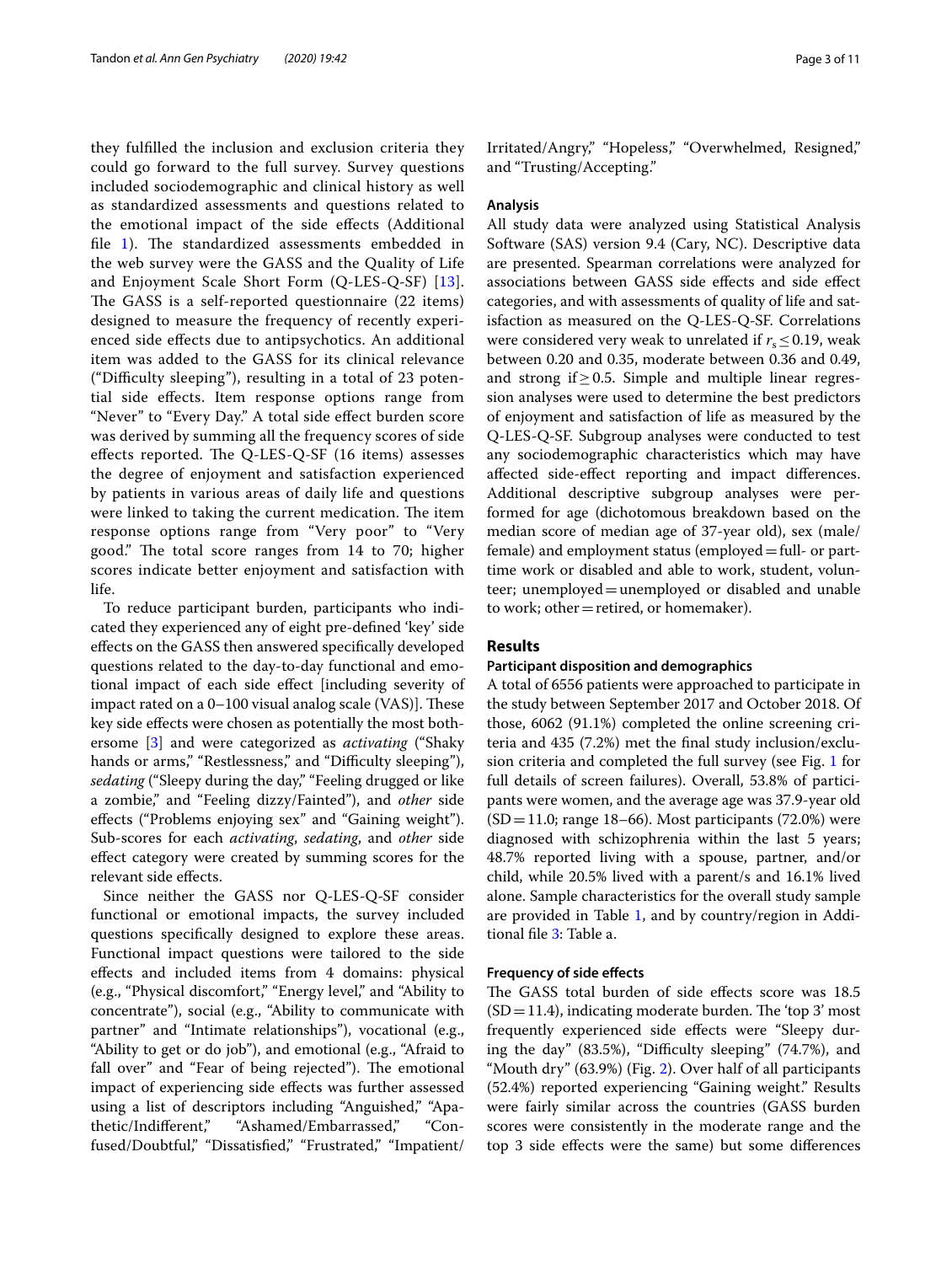

<span id="page-3-0"></span>were apparent. For example, weight gain was most common in Italy and least common in the US (62.2% and 46.7%, respectively).

Descriptive subgroup analyses revealed that younger patients (<37-year old) reported the key side efects of "Sleepy during the day", "Drugged or Like a Zombie", "Dizziness", "Restlessness", and "Difficulty Sleeping" more frequently than older people. Women also reported the side effects of "Sleepy during the day", "Problems enjoying sex" and "Gaining weight" at a signifcantly greater frequency than men (Additional fle [3:](#page-9-1) Tables b and c).

# **Functional impact of side efects**

All key side efects were reported as having a moderate to severe overall impact on participants' functioning (range 54.8 to 65.2) (defined by the VAS score  $\geq$  50), (Fig. [3](#page-5-1)). The two side effects with the most frequently reported impacts on functioning were both *sedating* side efects: "Feeling drugged or like a zombie" (75.1%) and "Sleepy during the day" (76.5%). Subgroup analyses showed some diferences in reporting of the severity of impacts when categorized by employment status. There was at least a 5-point VAS diference between employed mean severity scores and unemployed mean severity scores for the key side effects, with scores higher (worse impact) for those unemployed (Additional file  $3$ : Table d). All functional domains (including physical, social, vocational, and emotional) were impacted (Additional fle [2](#page-9-2)). Across the activating and sedating key side efects, the most frequently reported functional impact (i.e., ranked frst or second) was the "ability to get or do a job".

# **Emotional impact of side efects**

*Activating and sedating* side efects led most often to reporting of being "Frustrated," followed by feeling "Dis-satisfied" (Table [2](#page-6-0)). For those participants who experienced "Problems enjoying sex" as a medication side efect, 37.2% reported feeling "Frustrated"; for those who experienced problems with "Gaining weight," the majority reported feeling "Lack of confdence" (59.2%) as a result.

# **Quality of Life Satisfaction**

Despite a high incidence of side efects, the total score on the Q-LES-Q-SF was 44.3 (SD: 9.8), indicating medium overall satisfaction with quality of life (Fig. [4](#page-7-0)). Regression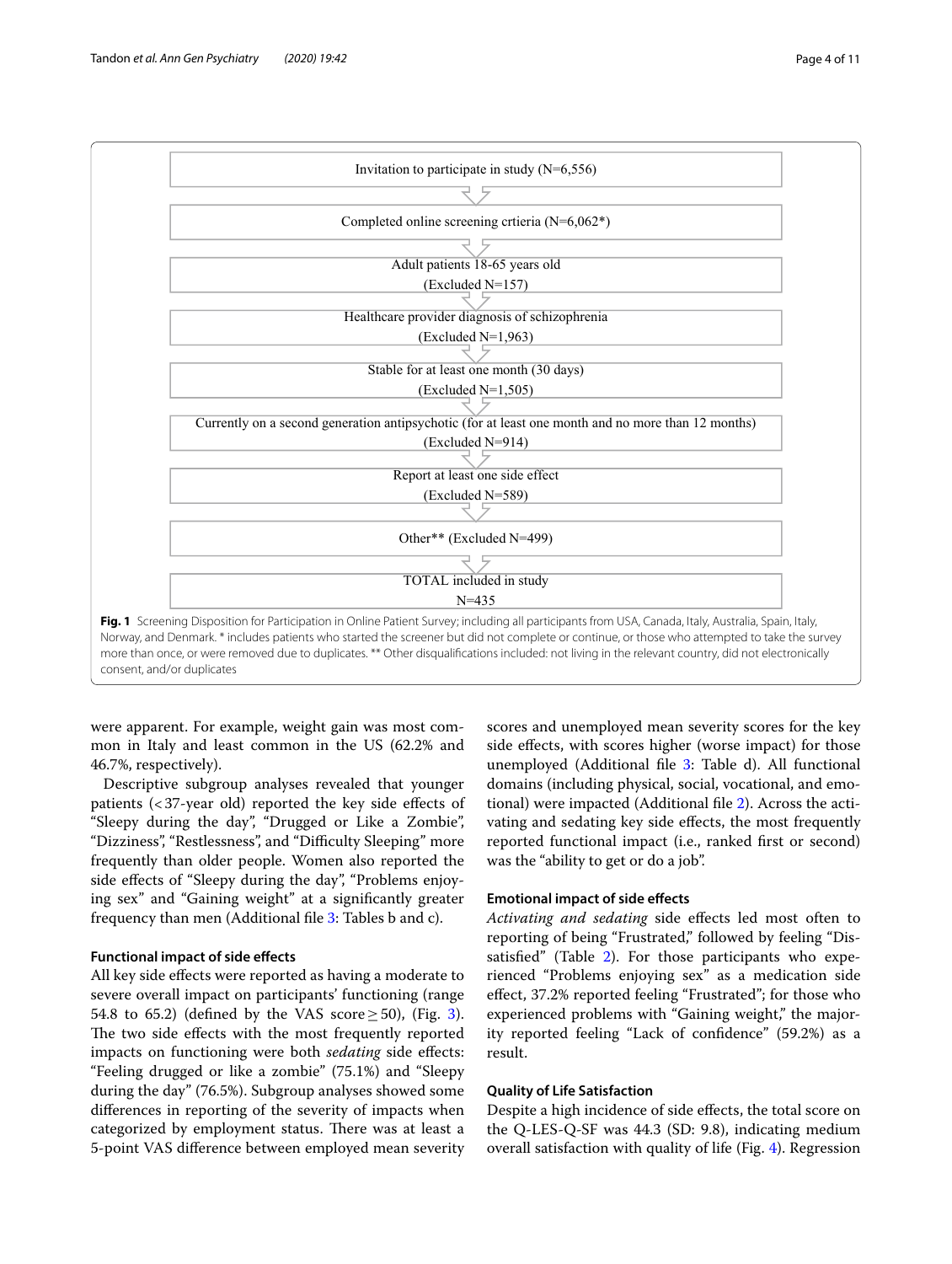# <span id="page-4-0"></span>**Table 1 Sample summary (***n***=435)**

| Variable                             |                     | Variable                                     |            |
|--------------------------------------|---------------------|----------------------------------------------|------------|
| Age (years)                          |                     | Time since diagnosis of schizophrenia, n (%) |            |
| Mean (SD) [Range]                    | 37.9 (11.0) [18-66] | More than 10 years ago                       | 48 (11.0)  |
| Gender, n (%)                        |                     | Between 5 and 10 years ago                   | 74 (17.0)  |
| Male                                 | 198 (45.5)          | Between 1 and 5 years ago                    | 210 (48.3) |
| Female                               | 234 (53.8)          | Less than 1 year ago                         | 103(23.7)  |
| Employment status, $n$ (%)*          |                     | Country, n (%)                               |            |
| Employed, full-time or part-time     | 173 (39.8)          | <b>USA</b>                                   | 180 (41.4) |
| Homemaker                            | 65 (14.9)           | Canada                                       | 99 (22.8)  |
| Student                              | 24(5.5)             | Australia                                    | 28(6.4)    |
| Volunteer                            | 12(2.8)             | Italy                                        | 90(20.7)   |
| Unemployed                           | 60 (13.8)           | Spain                                        | 22(5.1)    |
| Retired                              | 14(3.2)             | Denmark                                      | 8(1.8)     |
| Disabled and able to work            | 33(7.6)             | Norway                                       | 8(1.8)     |
| Disabled and unable to work          | 54 (12.4)           | Living Situation, n (%)***                   |            |
| Education, $n$ (%)**                 |                     | Spouse/partner and children                  | 115(26.4)  |
| Elementary/primary school            | 21(4.8)             | Spouse/partner without children              | 97(22.3)   |
| Secondary/high school                | 123(28.3)           | Parent(s)                                    | 89 (20.5)  |
| Some college/college degree          | 178 (40.9)          | Alone                                        | 70(16.1)   |
| Some graduate school/graduate degree | 76 (17.4)           | Children without spouse/partner              | 19(4.4)    |
| Technical or vocational degree       | 23(5.3)             | Other (including family member)              | 14(3.2)    |
| Other                                | 14(3.2)             | Group home, community facility               | 16(3.7)    |

*SD* standard deviation

\* Missing data: *n*=58 (32.2%); \*\* Missing data: *n*=5 (2.8%); \*\*\* Missing data: *n*=1 (0.6%)

analyses showed that age and sex were also relevant for the impact of activating side-efects on quality of life and sex was also relevant for the impact of sedating sideeffects on quality of life (Additional file  $3$ : Tables e–g). Subgroup comparisons found that women reported a worse quality of life total score compared to men (43.0 vs 45.8, *p*<0.0005), and those who were unemployed fared worse compared to those employed or other (e.g., retired or homemaker) (40.9 vs. 46.3 and 43.0, respectively, *p*<0.0001) (Additional fle [3:](#page-9-1) Tables h and i). "Sexual drive, interest and/or performance," "Economic status," and "Work" had the lowest Q-LES-Q-SF scores  $( $3$ ),$ indicating a less than "fair" level of satisfaction. The highest Q-LES-Q-SF scores were observed for satisfaction with "Medication" and the "Ability to get around physically without feeling dizzy" (mean score of 3.4), indicating a fair satisfaction level.

# **Correlational analyses**

Weak to moderate but statistically signifcant inverse correlations between side efects and the total Q-LES-Q-SF were seen for all key side efects confrming the negative impact of side efects on life satisfaction. Signifcant correlations were observed between the total Q-LES-Q-SF score and total GASS score (*r*=−0.34, *p*<0.0001), as well as the individual side efects "Feeling drugged or like a zombie" ( $r = -0.29$ ,  $p < 0.0001$ ), "Difficulty sleeping" (*r*=−0.26, *p*<0.0001), and "Problems enjoying sex" (*r*=−0.26, *p*<0.0001) (Table [3](#page-7-1)).

#### **Regression**

Table [4](#page-8-0) presents a multivariate regression using the GASS categories as predictors (*sedating*, *activating*, and *other* side efects) adjusting for demographic variables on quality of life satisfaction, as measured by the Q-LES-Q-SF total score. The multivariate model demonstrated that the presence of sedating side effects, other side effects, and age were signifcant predictors of poor life satisfaction within the model (statistical signifcance of at least 0.05 in the model). In other words, older age  $(-0.18,$ SE=0.06), a greater frequency of *sedating* (−3.52,  $SE = 0.94$ ), and *other* side effects ( $-1.73$ ,  $SE = 0.75$ ) signifcantly predicted lower enjoyment and satisfaction with life, whereas activating side effects were not significantly associated with poor quality of life in this model.

# **Discussion**

To our knowledge, this is one of the frst surveys to provide in-depth evaluation of the functional and emotional impacts and quality of life associated with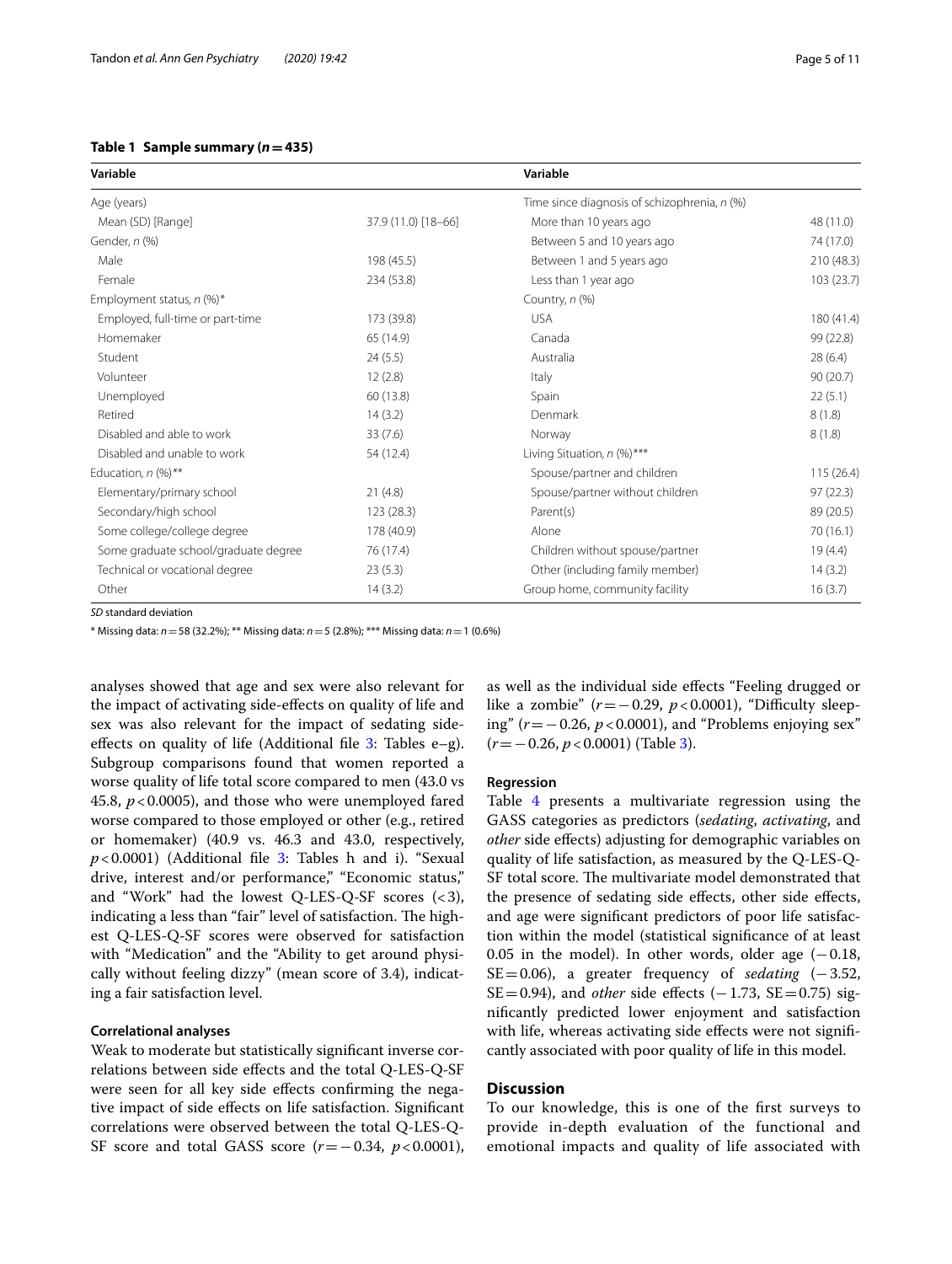| Felt sleepy during the day                                                                                                                        | 24.9%    |         | 47.5%    |       | 11.1% |        |
|---------------------------------------------------------------------------------------------------------------------------------------------------|----------|---------|----------|-------|-------|--------|
| Difficulty sleeping                                                                                                                               | 15.9%    |         | 45.5%    | 13.3% |       |        |
| Mouth has been dry                                                                                                                                | 15.9%    |         | 32.6%    | 15.7% |       |        |
| Have been very thirsty and/or passing urine frequently                                                                                            | 12.9%    | 27.3%   | $12.0\%$ |       |       |        |
| Have had problem enjoying sex                                                                                                                     | 11.8%    | 28.2%   | 13.4%    |       |       |        |
| Legs have felt restless and/or I couldn't sit still                                                                                               | 11.3%    | 27.8%   | 12.0%    |       |       |        |
| Muscles have been tense or jerky                                                                                                                  | $10.2\%$ | 29.9%   | 12.5%    |       |       |        |
| Felt drugged or like a zombie                                                                                                                     | 9.9%     | 28.0%   | 16.6%    |       |       |        |
| Movements or walking have been slower than usual                                                                                                  | 7.9%     | 27.1%   | 13.2%    |       |       |        |
| Vision has been blurry                                                                                                                            | 6.4%     | 29.7%   | 15.2%    |       |       |        |
| Hands or arms have been shaky                                                                                                                     | 5.8%     | 29.0%   | 13.9%    |       |       |        |
| Have felt heart beating irregularly or unusually fast                                                                                             | 5.3%     | 37.0%   | 11.8%    |       |       |        |
| Felt dizzy when I stood up and/or have fainted $5.1\%$                                                                                            |          | 29.3%   | 19.6%    |       |       |        |
| Have had problems getting an erection $1\quad 5.0\%$                                                                                              |          | 25.4%   | 6.0%     |       |       |        |
| Have had, or people have noticed uncontrollable movements of face or $.4.1\%$                                                                     | 15.9%    | $9.9\%$ |          |       |       |        |
| Have felt like I am going to be sick or have vomited 3.7%                                                                                         |          | 22.4%   | 16.9%    |       |       |        |
| Have been drooling 3.7% 13.5%                                                                                                                     |          | $9.7\%$ |          |       |       |        |
| Have had difficulty passing urine 3.2% 14.5%                                                                                                      |          | 10.4%   |          |       |       |        |
| The areas around nipples have been sore and swollen $2.5\%$ 13.7% 5.8%                                                                            |          |         |          |       |       |        |
| Have noticed fluid coming from nipples 1.4%7.8% 6.0%                                                                                              |          |         |          |       |       |        |
| Have wet the bed 0.9%10.4% 5.1%                                                                                                                   |          |         |          |       |       |        |
|                                                                                                                                                   | $0.0\%$  | 20.0%   | 40.0%    | 60.0% | 80.0% | 100.0% |
| Everyday A Few Times Once                                                                                                                         |          |         |          |       |       |        |
| Fig. 2 Frequency of GASS Side Effects (n = 435). Numeric answers to the questions range from 1-4, representing "Never" to "Everyday." This figure |          |         |          |       |       |        |

<span id="page-5-0"></span>**Fig. 2** Frequency of GASS Side Effects (*n* = 435). Numeric answers to the questions range from 1–4, representing "Never" to "Everyday."This figure<br>does not report "Never" responses. "Change in periods" and "Gaining weigh No. There are a total of 23 items



<span id="page-5-1"></span>antipsychotic side efects from the patient perspective. The results of this patient-reported survey confirm the burden of side efects of second-generation antipsychotic medications and also show how side efects impact daily functioning and quality of life satisfaction.

The survey was designed to understand the impact of key side efects on daily life at a granular level; however, we found that if the side efect is present, all aspects of functioning are afected. For example, while sedation (sleepy during the day) was most strongly associated with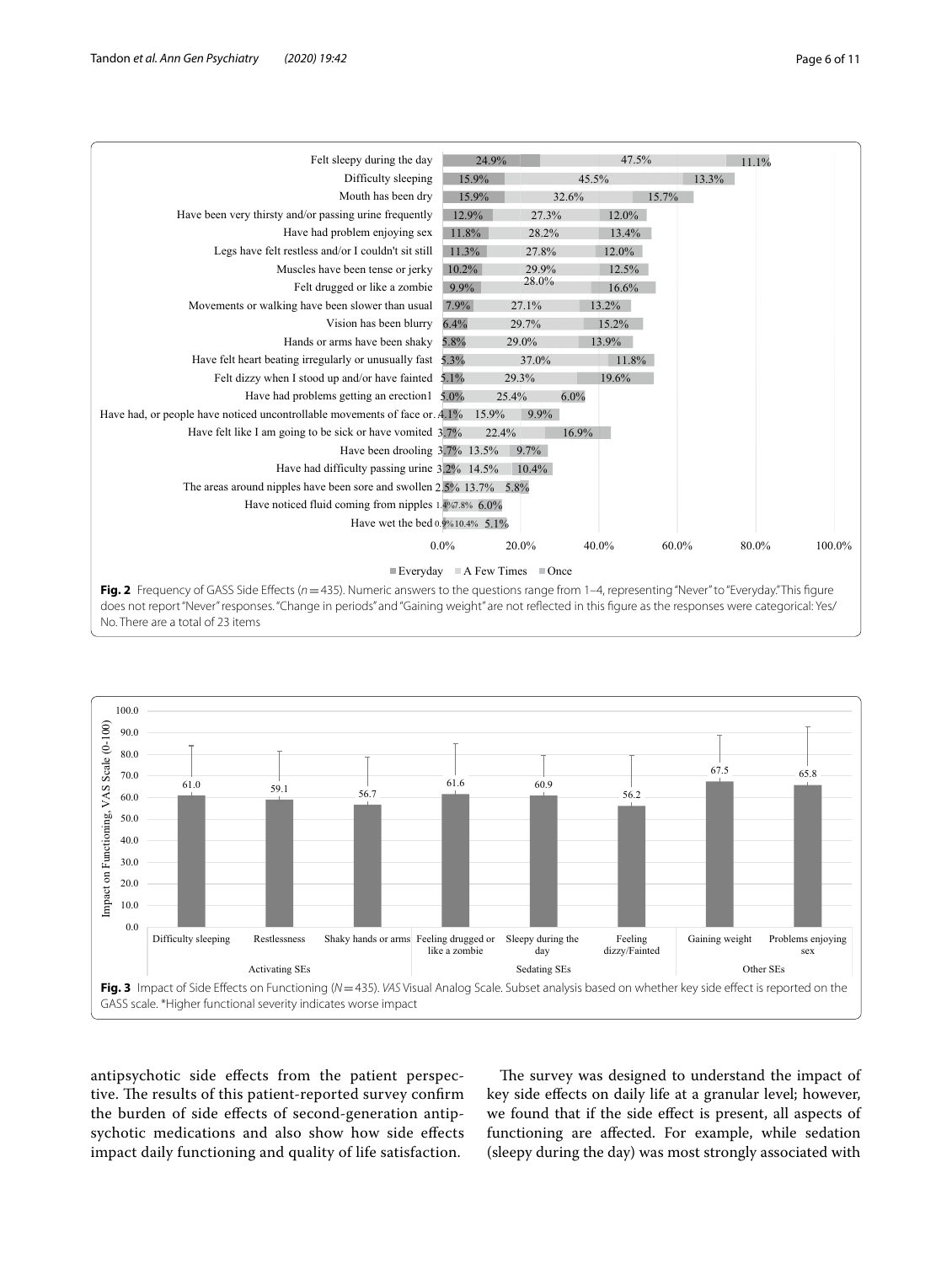| Key side effect                             |                                                         | Top three emotional descriptors Representational comments from participants                                                                                                                                                                                                                                                                                                                                                |
|---------------------------------------------|---------------------------------------------------------|----------------------------------------------------------------------------------------------------------------------------------------------------------------------------------------------------------------------------------------------------------------------------------------------------------------------------------------------------------------------------------------------------------------------------|
| Problems enjoying sex                       | Frustrated<br>Ashamed/embarrassed<br>Dissatisfied       | "The lack of the positive things that come with satisfactory sexual relationships"<br>"I no longer feel to be a man, I do not trust myself, I no longer have my virility<br>and I feel frustrated, useless, done for as if my life had stopped, the ugliest<br>thing is my resignation to this situation"                                                                                                                  |
| Gaining weight                              | Lack of confidence<br>Ashamed/embarrassed<br>Frustrated | "Basically, too big to move. I lose my breath walking from the front door to the<br>letter box. I cannot stand up long enough to wash more than 2 dishes"<br>"It is hard for me to walk, go upstairs, in my wardrobe I have clothes of all sizes<br>because I still hope to lose weight someday"                                                                                                                           |
| Feeling drugged or like a zombie Frustrated | Dissatisfied<br>Hopeless                                | "It makes me feel like a zombie, so talking to people is a real effort"<br>"Feels like I have no energy to do things"<br>"It's difficult to perform everyday things like washing, cooking, etc."                                                                                                                                                                                                                           |
| Sleepy during the day                       | Frustrated<br>Dissatisfied<br>Impatient/irritated/angry | "Going to visit friends who think that I am not interested because I appear to be<br>asleep"<br>"Just very low self-esteem. I hate the way that people think that I am being<br>rude, disrespectful or not caring when I fall asleep. The fact that they think it is<br>deliberate destroys me"<br>"It affects me being able to get to classes on time"                                                                    |
| Restlessness                                | Frustrated<br>Impatient/irritated/angry<br>Dissatisfied | "I feel like I need to do something important, but my family is content to stay at<br>home watching their tv and computer screens"<br>"It creates (gives) me anxiety and I cannot understand why, it scares me and<br>prevents me from continuing to do any work"                                                                                                                                                          |
| Difficulty sleeping                         | Frustrated<br>Impatient/irritated/angry<br>Dissatisfied | "When I don't sleep well, I am not as sharp the next day"<br>"It is really alarming to wait to get to sleep, I cannot, despite taking drugs to<br>sleep, because I do not get tired enough, I do not go out, I do nothing all day,<br>I cannot read any more"                                                                                                                                                              |
| Shaky hands or arms                         | Frustrated<br>Ashamed/embarrassed<br>Dissatisfied       | "It embarrasses me, so I don't like meeting people or going to appointments"<br>"To get dressed I take more time and also to do many other things"                                                                                                                                                                                                                                                                         |
| Feeling dizzy/fainted                       | Frustrated<br>Confused/doubtful<br>Overwhelmed          | "Absolutely nothing that I can do well Also my boss is bullying me because<br>of my symptoms. I find it all overwhelming and unfair because doctors and<br>psychologists don't believe me when I tell them that I think my symptoms are<br>related to the medication"<br>"I sit down, and I wait that they pass off"<br>"I have difficulties to plan the jobs to do because my head is spinning, and I<br>don't feel safe" |

#### <span id="page-6-0"></span>**Table 2 Top three emotional descriptors reported by key side efect**

Based on highest percent reporting the descriptor, and only asked to those who experienced that key side efect. Items were pre-selected and participant was able to select as many responses as they wish

the vocational aspect "Ability to get a job or do your job", it also impacted social ("Afraid to go out") and physical ("Energy level") domains." Although functional impact was investigated using tailored questioning (according to the relevance of each side efect), there were some clear patterns across all side efects. In particular, 6 of the 8 key side efects were rated by the participants as having a high impact on their "Ability to get or keep a job". The high impact of side effects on work was further supported by the Q-LES-Q-SF scores for which "Work" had the lowest scores  $\left( < 3 \right)$ , indicating a less than "fair" level of satisfaction. Participants also frequently cited work impacts when discussing their side efects (in open text questions). For example, when discussing the impact of restlessness one participant noted *"It [restlessness] creates anxiety and I cannot understand why, it scares me and prevents me from continuing to do any work."* Another participant discussing how they felt sleepy during the day noted that it afected their *"Being able to get to classes on time".* While causality cannot be implied, it is also pertinent that mean side efect severity scores were consistently (at least 5 points) higher in unemployed participants compared with those in employment.

We found that women reported the side efects of "Gaining weight", "Problems enjoying sex" and "Sleepy during the day", more frequently than men. This is in line with systematic reviews which have found that women have an increased susceptibility to weight gain and specifc cardiovascular risks of antipsychotics [\[14](#page-10-11), [15](#page-10-12)]. However, while other reviews have found higher rates of hyperprolactinaemia in women, they have found that sexual dysfunction is reportedly more common in men than women  $(50\% \text{ in men vs. } 25-50\% \text{ in women})$  [\[16](#page-10-13)]. The discrepancies in our findings may reflect the targeted questioning rather than reporting as an adverse event in a clinical study. Nevertheless, our data highlight the need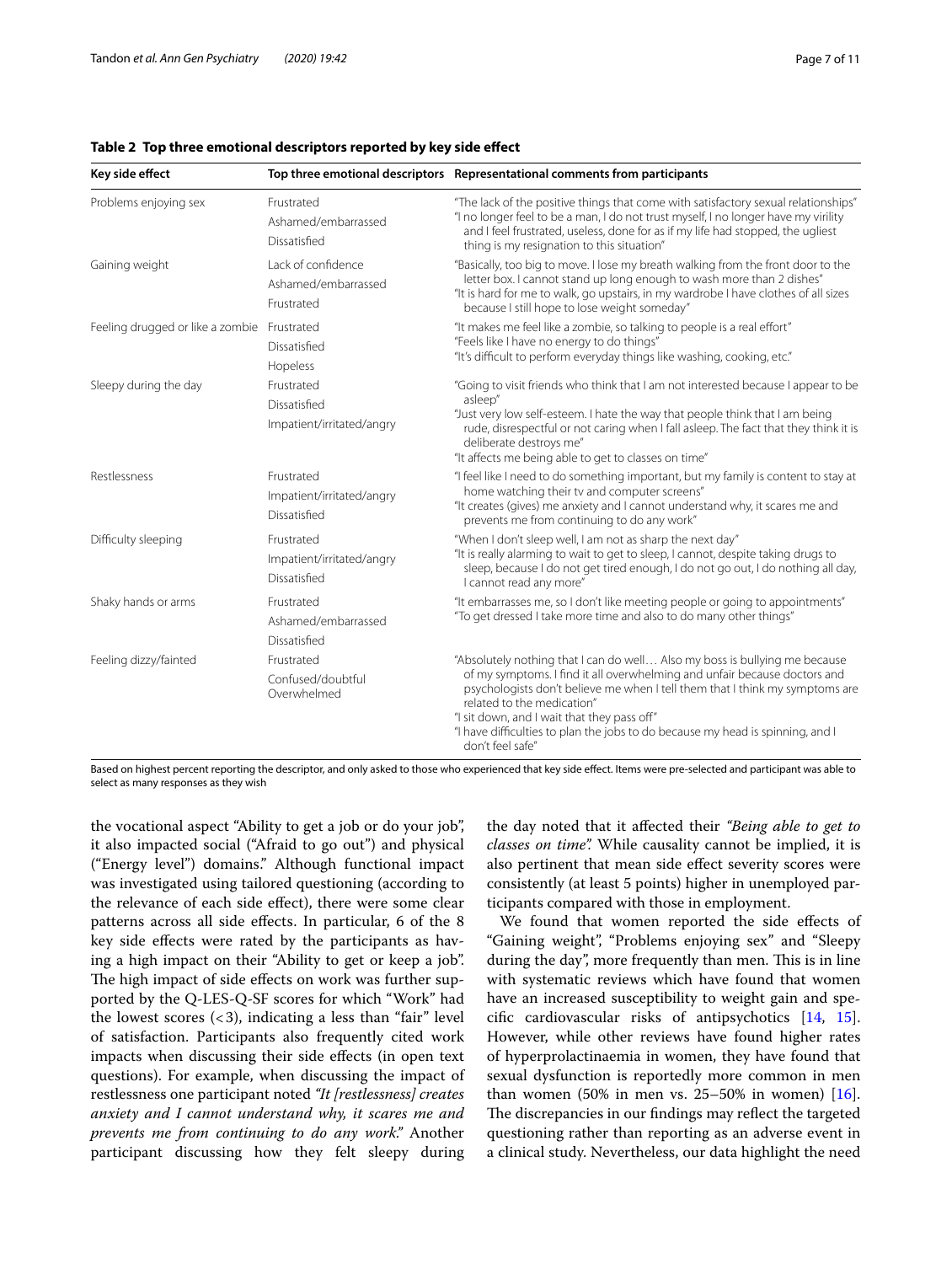

# <span id="page-7-1"></span><span id="page-7-0"></span>**Table 3 Association between the Key Side Efects and Total GASS Score with the Q-LES-Q-SF Total Score**

| Key side effects and total GASS Score | Side effect category | N   | Total Q-LES-Q-SF<br>Score<br>Spearman<br>correlation<br>coefficients |
|---------------------------------------|----------------------|-----|----------------------------------------------------------------------|
| Sleepy during the day                 | Sedating             | 434 | $-0.23**$                                                            |
| Feeling drugged or like a zombie      | Sedating             | 435 | $-0.29**$                                                            |
| Feeling dizzy/fainted                 | Sedating             | 433 | $-0.22**$                                                            |
| Difficulty sleeping                   | Activating           | 435 | $-0.26**$                                                            |
| Shaky hands or arms                   | Activating           | 431 | $-0.19**$                                                            |
| Restlessness                          | Activating           | 432 | $-0.25**$                                                            |
| Problems enjoying sex                 | Other                | 432 | $-0.26**$                                                            |
| Gaining weight                        | Other                | 427 | $-0.09*$                                                             |
| Total GASS Score                      | <b>NA</b>            | 435 | $-0.34**$                                                            |

*GASS* Glasgow Antipsychotic Side-Efect Scale, *Q-LES-Q-SF* Quality of Life Enjoyment and Satisfaction Questionnaire Short Form \*Denotes *p* value signifcant at *p*<0.05 and for \*\**p*<0.001

to better understand the diferential impact of side efects in women and men, especially given that a recent naturalistic study of 1087 patients with psychosis found that twice as many women as men described their side efect burden as severe [\[17](#page-10-14)].

Only a few studies have confrmed that side efects have an impact beyond the physical experience of the side efect, and also impact quality of life and emotional functioning [\[18](#page-10-15), [19](#page-10-16)]. A key strength of our research methodology is that we asked for direct input from people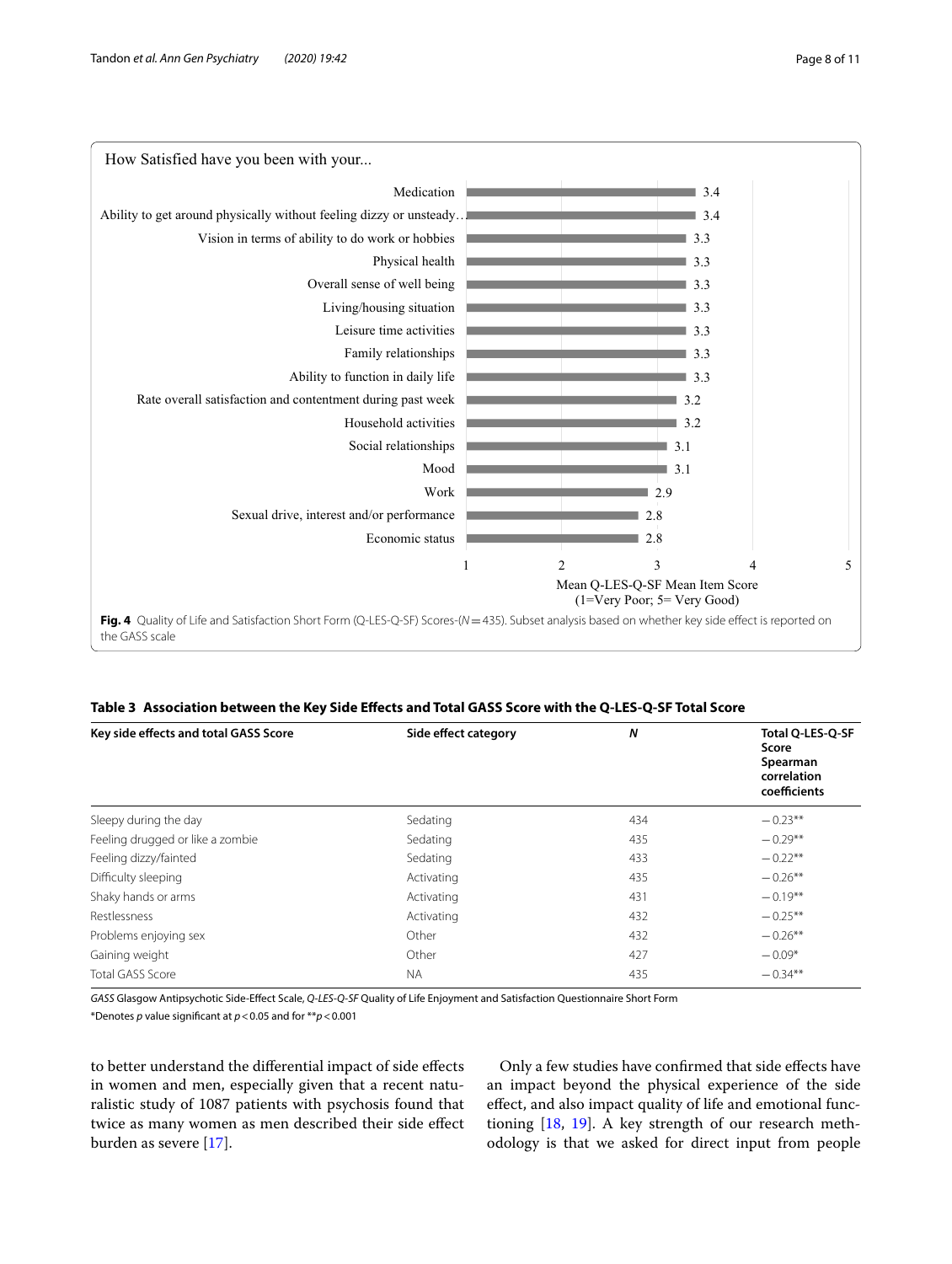<span id="page-8-0"></span>**Table 4 Linear regression model of HRQoL on GASS categories and demographic characteristics**

| Predictor: side effect GASS categories          | <b>Total O-LES-</b><br>Q-SF Score<br>$(N = 435)$<br><b>Multivariate</b><br>estimate (SE) |
|-------------------------------------------------|------------------------------------------------------------------------------------------|
| Activating side effects                         | $-0.87(0.86)$                                                                            |
| Sedating side effects                           | $-3.52(0.94)$ *                                                                          |
| Other side effects                              | $-1.73(0.75)^{*}$                                                                        |
| Age (continuous)                                | $-0.18(0.06)$ *                                                                          |
| Gender female                                   | $-1.68(1.21)$                                                                            |
| Race/ethnicity: white                           | 0.06(1.80)                                                                               |
| Education: at least some college                | 0.08(1.21)                                                                               |
| Employment status: employed (full or part time) | 1.29(1.16)                                                                               |
| Living situation: live alone                    | $-0.40(1.44)$                                                                            |
| Time since diagnosis (years, continuous)        | 0.31(0.65)                                                                               |

*SE* Standard Error, *GASS* Glasgow Antipsychotic Side-Efect Scale; *HRQoL* healthrelated quality of life, *Q-LES-Q-SF* Quality of Life Enjoyment and Satisfaction Questionnaire-Short Form. *Activating* side effects refer to restlessness, shaky hands or arms, and difficulty sleeping; *sedating* refers to sleepiness, feeling drugged or like a zombie and dizziness. *Other* refers to weight gain and problems enjoying sex. \**p* value signifcant at *p*<0.05

living with schizophrenia (self-reported) rather than relying on information from clinicians or caregivers. At the same time, it is worth noting the signifcant recruitment challenges associated with recruiting people with stable schizophrenia [[20](#page-10-17), [21](#page-10-18)]. We screened 6556 patients to obtain a fnal sample of 435 participants (6.7% of the total patients screened). Most participants were screened out for either not meeting stability criteria or not being diagnosed by an HCP; few participants were actually screened out for not experiencing side effects. By screening for people with stable schizophrenia, we may have skewed the population toward a more functional sample than in other schizophrenia studies. While this was not our intent, the sample likely does refect a subpopulation of people with schizophrenia for whom the impacts of side efects on daily function are particularly important.

Correlational analyses in the current study indicated that all key side efects were weakly (0.09–0.34) but signifcantly associated with quality of life and life satisfaction. Side efects were also reported to have emotional and psychological consequences. Feeling "frustrated," followed by feeling "dissatisfed," was the topmost frequently reported emotional consequences for the eight side effects. We employed regression models to evaluate whether side effects had an independent effect on quality of life and life satisfaction, even when controlling for other factors. An important fnding was that both the presence of *sedating* and *other* side efects ("Problems enjoying sex" and "Gaining weight"), along with age, were signifcant predictors of quality of life and life satisfaction

even when accounting for activating side efects, sex, ethnicity, education, employment status, living situation, and time since diagnosis. There was a negative association between quality of life and impacts on functioning due to the side efects, as would be expected. Interestingly (and perhaps counter-intuitively), *activating* side efects were not signifcantly associated with quality of life and life satisfaction to a statistically signifcant extent.

# **Limitations**

Although the survey results provide new insights into the patient perspective on the impact on physical and emotional functioning of side efects associated with the use of second-generation antipsychotics, the study had several limitations. Key limitations include those inherent with all patient surveys, including reliance on patient selfreport rather than clinician verifcation, and recall bias. In the absence of clinical information, we were unable to categorize participants in any way (e.g., by severity, predominant symptoms, etc.). To minimize survey burden, we did not collect data on factors such as age at onset of schizophrenia, other medical comorbidities and pharmacological treatments. In addition, it seems highly likely that the recruitment strategy skewed the sample toward a younger, higher functioning subpopulation of patients with schizophrenia. Most of the sample was diagnosed within the past 5 years, had received some formal education, and were in relationships. These individuals might be the most afected by physical and emotional functional impacts of side efects, as they may have higher functioning than more severely afected chronic patients.

To simplify the survey, we focused on side efects that had been described in the literature to be the most bothersome to patients with schizophrenia [\[3](#page-10-2), [22](#page-10-19)], and further work should investigate whether other side efects impact all aspects of life in the same way. While the GASS and Q-LES-Q-SF are validated instruments, the questions related to functional and emotional impacts were specifcally designed for this survey. At this stage, it was not our intent to compare impacts between the various secondgeneration antipsychotics. Future work should be carried out with relevant sample sizes for each drug, and doses will be important to capture.

It is also relevant that participants answered the web survey in a comfortable environment, such as at home or at a library in their community. It could be argued that participants in this setting may have been more comfortable divulging sensitive issues such as sex, weight gain, and other potentially uncomfortable subjects. Finally, it is important to emphasize that functioning in schizophrenia is multifactorial, including many domains not related to side efects including symptom severity, health status, social cognition and environmental factors. However,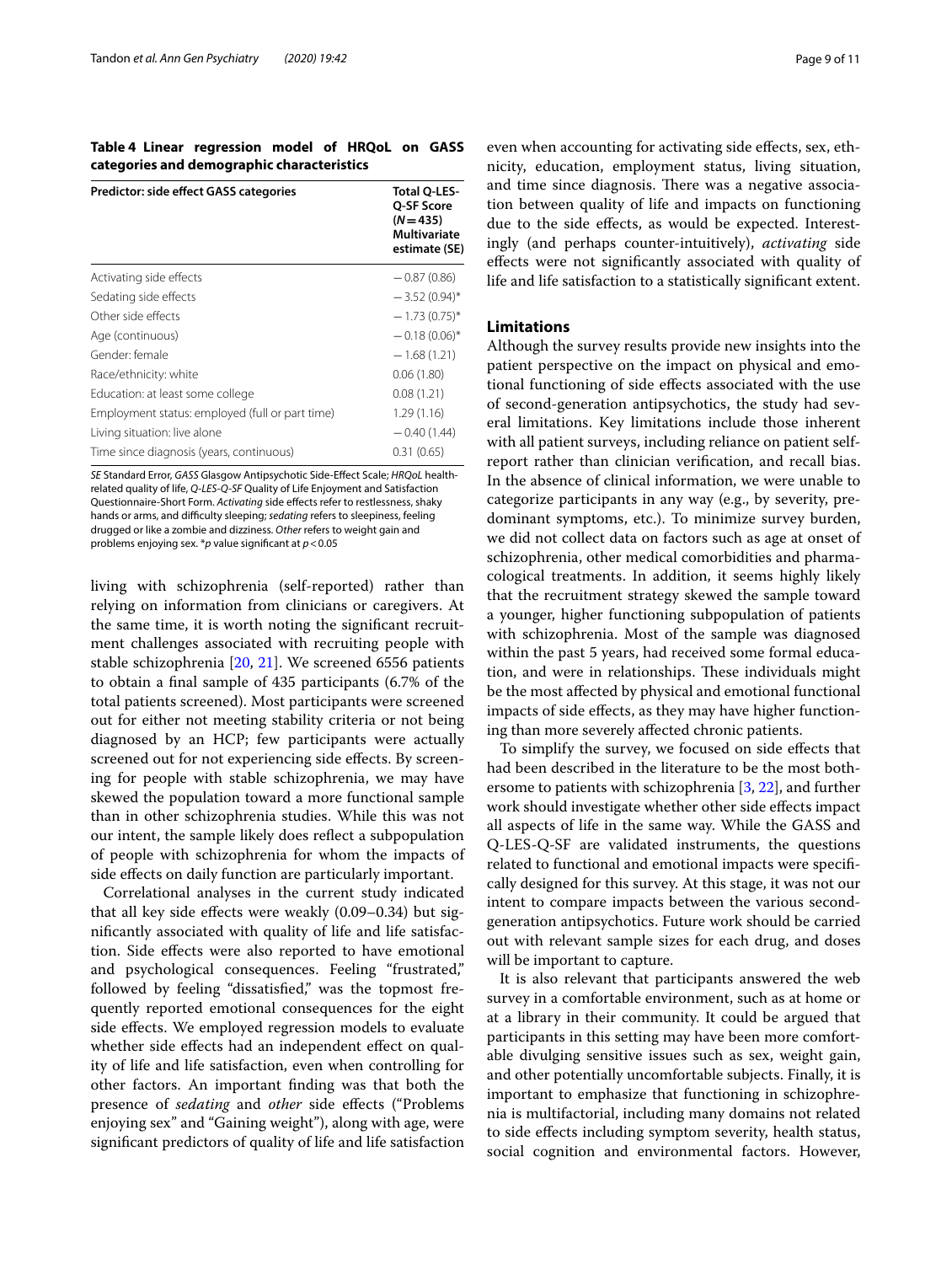side efects may be one of the few factors that can be changed/modifed to improve a person's chances for functional recovery.

# **Conclusion**

This survey highlights the importance of capturing the patients' perspective when evaluating the impacts of second-generation antipsychotics. Our fndings confrm that stable patients with schizophrenia taking second-generation antipsychotics are living with many side efects, including activating and sedating side efects, sexual side effects, and weight gain. Activating, sedating as well as metabolic and sexual side efects are associated with substantial impacts across all aspects of daily functioning (physical, social, vocational and emotional), as well as lower quality of life satisfaction. These effects were present even when controlling for several sociodemographic and disease-related factors. Further research is warranted to further evaluate the associations between side efects and functional impacts, how they interact with schizophrenia symptoms, and how the functional impacts can be mitigated.

# **Supplementary information**

**Supplementary information** accompanies this paper at [https://doi.](https://doi.org/10.1186/s12991-020-00292-5) [org/10.1186/s12991-020-00292-5](https://doi.org/10.1186/s12991-020-00292-5).

<span id="page-9-2"></span><span id="page-9-0"></span>Additional file 1. Impact of Side effects on functioning and emotion Survey Items (programmed via a web survey).

<span id="page-9-1"></span>**Additional fle 2.** Impact of Side Efects on Functioning.

**Additional fle 3. Table a**. Sample characteristics by region. **Table b**. Mean Side Efect Scores as measured by the Glasgow Antipsychotic Side-Efect Scale (GASS), All Countries Combined by Age and Overall. **Table c**. Mean Side Efect Scores as measured by the Glasgow Antipsychotic Side-Efect Scale (GASS), All Countries Combined by Gender and Overall. **Table d**. Mean Severity (VAS Scales) of Key Side Efects' Impact on Functioning (Subset analysis), All Countries Combined by Employment Status and Overall. **Table e**. Linear Regression Model of Activating Side Efects, Demographics, and Time Since Diagnosis on HRQoL (Model A). **Table f**. Linear Regression Model of Sedating Side Efects, Demographics, and Time Since Diagnosis on HRQoL (Model B). **Table g.** Linear Regression Linear Regression Model of Other Side Efects, Demographics, and Time Since Diagnosis on HRQoL (Model C). **Table h.** Quality of Life Enjoyment and Satisfaction Questionnaire Short Form (Q-LES-Q-SF) Item Descriptive Statistics, All Countries Combined by Gender and Overall. **Table i.** Quality of Life Enjoyment and Satisfaction Questionnaire Short Form (Q-LES-Q-SF) Item Descriptive Statistics, All Countries Combined by Employment Status and Overall

#### **Abbreviations**

GASS: Glasgow Antipsychotic Side-Efect Scale; HRQoL: Health-related quality of life; Q-LES-Q-SF: Quality of Life Enjoyment and Satisfaction Questionnaire Short Form; SAS: Statistical Analysis Software; SD: Standard deviation; SE: Standard error; US: United States; VAS: Visual analog scale.

#### **Acknowledgements**

The study team would like to thank Andrea Schulz at Evidera for her research contributions, and Janet Bernard and team at Medpanel Inc, (USA), Global Perspectives (UK), and Instar Research (Canada) for assisting with recruitment of the patient sample. We also thank Anita Chadha-Patel for medical writing assistance (funded by Otsuka and Lundbeck).

#### **Authors' contributions**

WRL was the principal investigator for the research, leading implementation, analysis, and write-up of the manuscript; HS and OC managed the study and wrote the frst draft of the manuscript; JC conducted the statistical analyses; CA, CW, LK, MG, SM, LD, AH, and RT provided critical insights and feedback through all stages of the project, corrected the drafts, and fnalized the manuscript. All authors read and approved the fnal manuscript.

#### **Funding**

This study was sponsored by Otsuka and Lundbeck Pharmaceuticals.

#### **Availability of data and materials**

The datasets supporting the conclusions of this article are available from the corresponding author upon reasonable request and the survey materials have been added to the additional fle.

#### **Ethical approval and consent to participate**

This study protocol was reviewed and approved by Chesapeake Institutional Review Board (Pro00021615).

#### **Consent for publication**

Written informed consent was obtained from all participants prior to data use. No patient-identifying information was collected.

#### **Competing interests**

This study was funded by Otsuka Pharmaceutical Development and Commercialization Inc. (Princeton, NJ, USA) and H. Lundbeck A/S (Valby, Denmark). Rajiv Tandon has nothing to report. CW is employed by Otsuka and MG was employed by Otsuka at the time of study and manuscript drafting. SRM and LBD are employed by H.Lundbeck A/S. CA has been a consultant to or has received honoraria or grants from Acadia, Angelini, Gedeon Richter, Janssen-Cilag, Lundbeck, Otsuka, Roche, Sage, Servier, Shire, Schering-Plough, Sumitomo Dainippon Pharma, Sunovion, and Takeda. WRL CDB, HS, OC and JC are Evidera employees. Evidera received consulting fees to conduct this research. OA is a consultant for Janssen-Ortho (Johnson & Johnson); Otsuka; Lundbeck; Sumitomo Dainippon Pharma and Minerva Neurosciences Inc, has received research grants from Janssen-Ortho, Otsuka, Boehringer Ingelheim, Neurocrine Bioscience, Acadia, Syneurx and diaMentis, and has served as a speaker for Janssen-Ortho, Lundbeck, Mylan Pharmaceuticals; Otsuka, HLS Therapeutics and Novartis. DC has received grant monies for research from Eli Lilly, Janssen Cilag, Roche, Allergen, Bristol-Myers Squibb, Pfzer, Lundbeck, Astra Zeneca, Hospira; Travel Support and Honoraria for Talks and Consultancy from Eli Lilly, Bristol-Myers Squibb, Astra Zeneca, Lundbeck, Janssen Cilag,Pfzer, Organon, Sanof-Aventis, Wyeth, Hospira, Servier, Seqirus; and is a current Advisory Board Member for Lu AA21004: Lundbeck; Varenicline: Pfzer; Asenapine: Lundbeck; Aripiprazole LAI: Lundbeck; Lisdexamfetamine: Shire; Lurasidone: Servier; Brexpiprazole: Lundbeck; Treatment-Resistant Depression: LivaNova. He is founder of the Optimal Health Program, currently operating as Optimal Wellness. He is on the boards of both Mind Medicine Australia and The Mental health Foundation of Australia. He does not knowingly have stocks or shares in any pharmaceutical company.

#### **Author details**

<sup>1</sup> Western Michigan University Homer Stryker M.D. School of Medicine, 300 Portage Street, Kalamazoo, MI 49007, USA. <sup>2</sup> Evidera, 7101 Wisconsin Avenue, Suite 1400, Bethesda, MD 20814, USA.<sup>3</sup> Otsuka Pharmaceutical Development & Commercialization, Inc., 508 Carnegie Center Drive, Princeton, NJ 08540, USA. <sup>4</sup> H. Lundbeck A/S, Ottiliavej 9, 2500 Valby, Denmark. <sup>5</sup> Department of Child and Adolescent Psychiatry, Institute of Psychiatry and Mental Health, Hospital General Universitario Gregorio Marañón, IiSGM,CIBERSAM, School of Medicine, Universidad Complutense, Calle del Dr. Esquerdo, 46, 28007 Madrid, Spain. <sup>6</sup> Schizophrenia Division, Complex Care & Recovery Program, Centre for Addiction and Mental Health, Toronto, Canada.<sup>7</sup> Department of Psychiatry and Institute of Medical Science, University of Toronto, 1001 Queen Street West, Toronto, ON M6J 1H4, Canada. 8 St Vincent's Health and The University of Melbourne, 41 Victoria Parade, Fitzroy, VIC 3065, Australia.